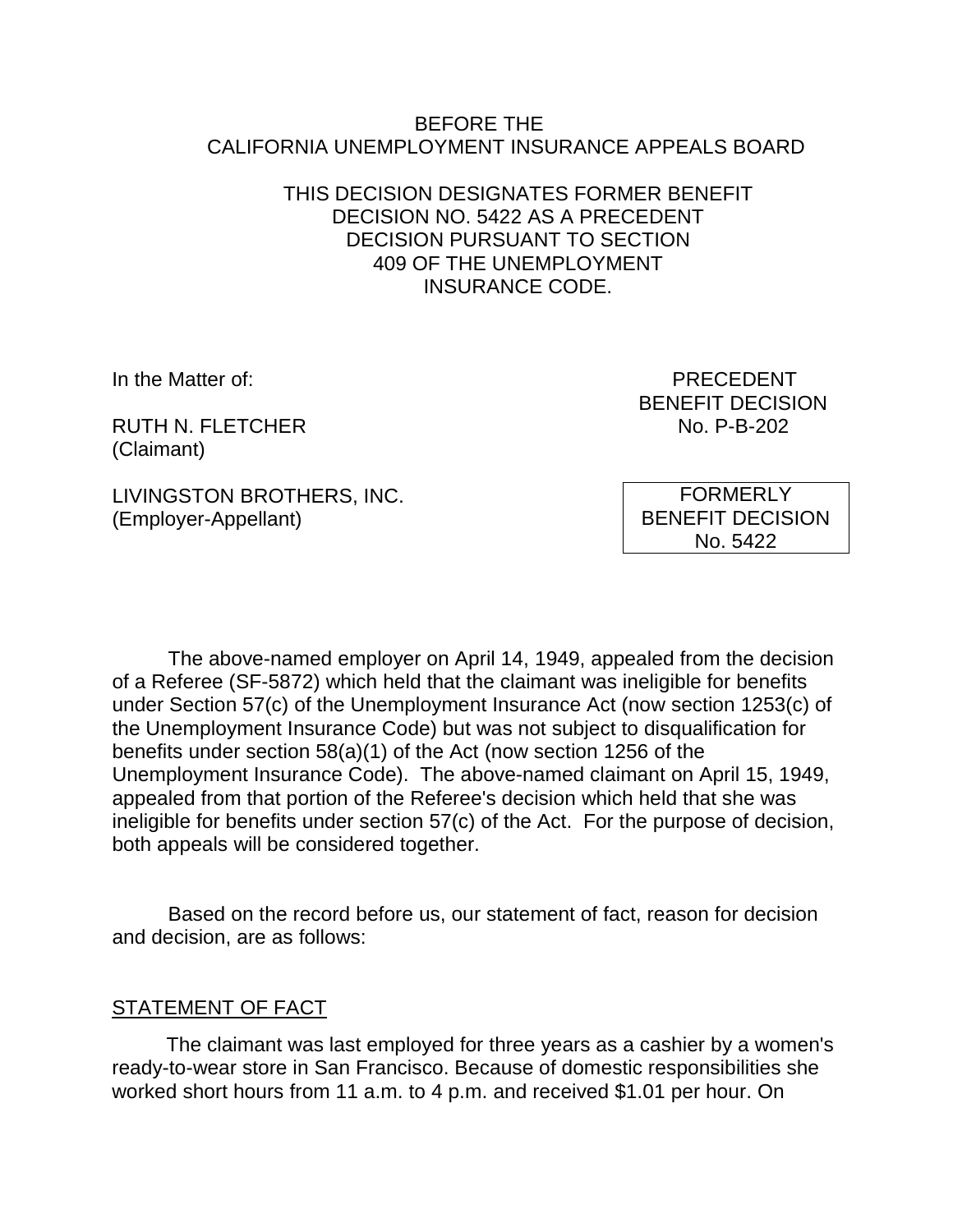January 4, 1949, she voluntarily terminated her employment under circumstances hereinafter set forth. On January 6, 1949, the claimant registered for work as a cashier-wrapper and filed a claim for benefits in the San Francisco office of the Department of Employment. As the result of an employer protest, the Department on February 7, 1949 issued a determination which held that the claimant was not subject to disqualification under section 58(a)(1) of the Act and was eligible for benefits under section 57(c) of the Act.

On December 27, 1948, the claimant was notified that short-hour cashier work was being discontinued but she could remain employed in other work on a full time basis without change in hourly rate. The claimant worked on January 3 and 4 under the new assignment which included cashier work for one and onehalf hours and stockroom duties the balance of the day. The claimant stated that this full time work interfered with her domestic routine, since it prevented her from preparing a five o'clock dinner for her husband who was employed on a 5 a.m. to 2 p.m. shift, as a bus operator. Beginning April 1, 1949, her husband's shift would change and she indicated she would then be able to accept full time work. The claimant had been unwilling to continue her new assignment pending the return of a supervisor for a discussion of an adjustment in her work. She contended she was a cashier and not a stockroom worker.

Claimant is a member of the Department Stores Employees Union Local 1100, whose representative testified that 20 percent of their membership is employed on short hour work. During the period under appeal he did not know of any available short time cashier work since employers in the area were retrenching. The claimant had been unable to find such work.

# REASON FOR DECISION

It is undisputed that the claimant voluntarily terminated her employment and the issue is whether she did so with good cause. The domestic circumstance of preparing dinner for her husband, which the claimant cited as her primary reason for leaving work which had been changed from part-time to full time hours, is not of the compelling nature required to constitute good cause under section 58(a)(1) of the Act (now section 1256 of the Unemployment Insurance Code). Although a second reason advanced was the change in duties from cashier to stockroom work, there is no evidence that the claimant was unable to perform the new duties which were compensated at the same wage rate as her former work, or that the new assignment was a demotion. Therefore, under the facts herein, we hold that the claimant voluntarily left her most recent employment without good cause under section 58(a)(1) and is subject to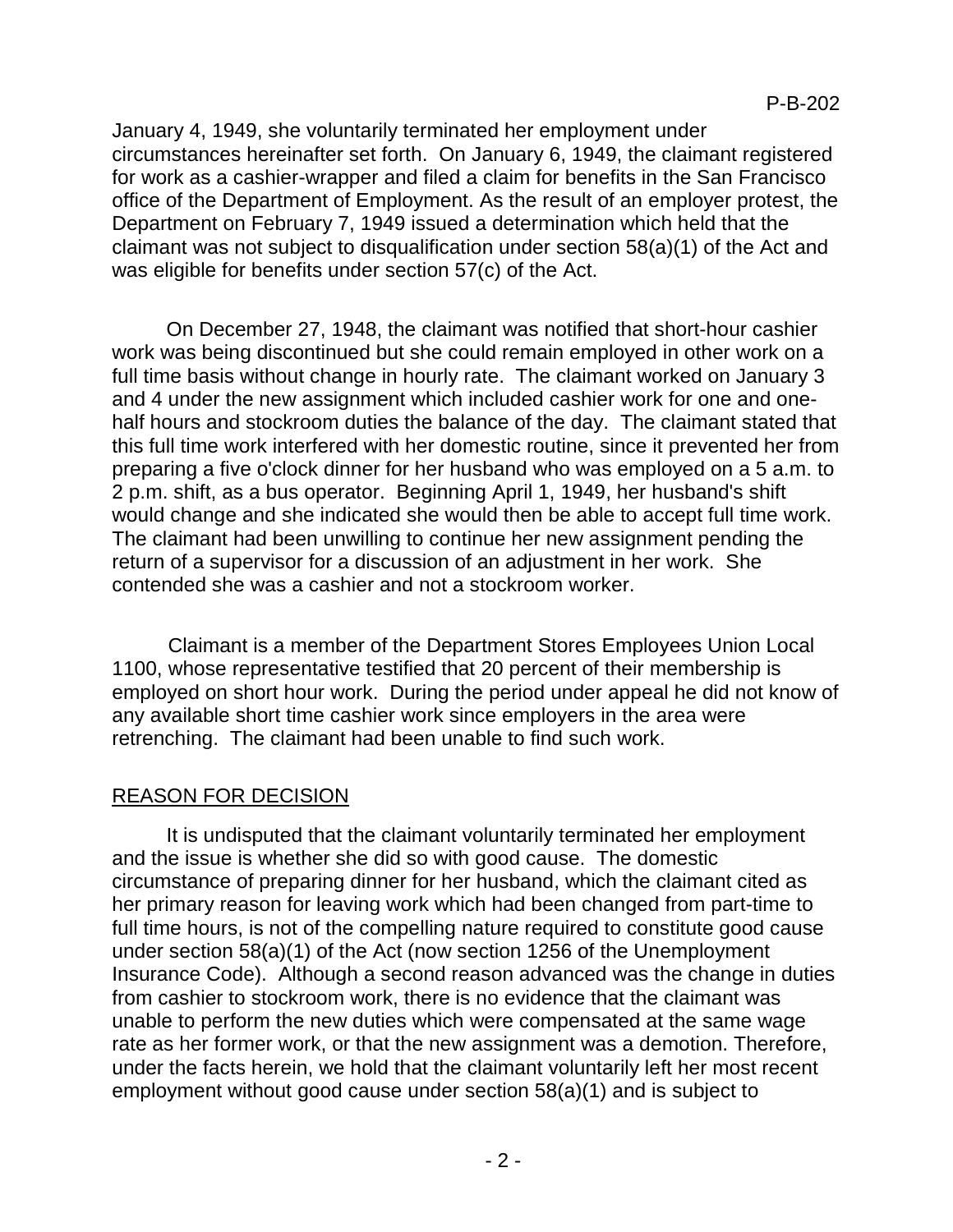disqualification provided in section 58(b) of the Act (now section 1260 of the Unemployment Insurance Code).

The further issue raised in the claimant's appeal is whether she met the availability requirements of section 57(c) of the Act (now section 1253(c) of the Unemployment Insurance Code). To be available for work, a claimant must be ready, willing and able to accept suitable employment in a normal labor market without limitation or restriction. In the instant case, the claimant's restriction to short-time cashier work in a limited labor market had the effect of unreasonably reducing her opportunities for obtaining work and thereby resulted in a withdrawal from the labor market. Therefore, we agree with the Referee that the claimant is ineligible for benefits under section 57(c) of the Act for the period involved herein.

### **DECISION**

The decision of the Referee is modified. The claimant is disqualified for benefits under section 58(a)(1) of the Act for the five weeks period provided in section 58(b) of the Act. The claimant is ineligible for benefits under section 57(c) of the Act.

Sacramento, California, June 30, 1949.

CALIFORNIA UNEMPLOYMENT INSURANCE APPEALS BOARD MICHAEL B. KUNZ, Chairman GLENN V. WALLS PETER E. MITCHELL